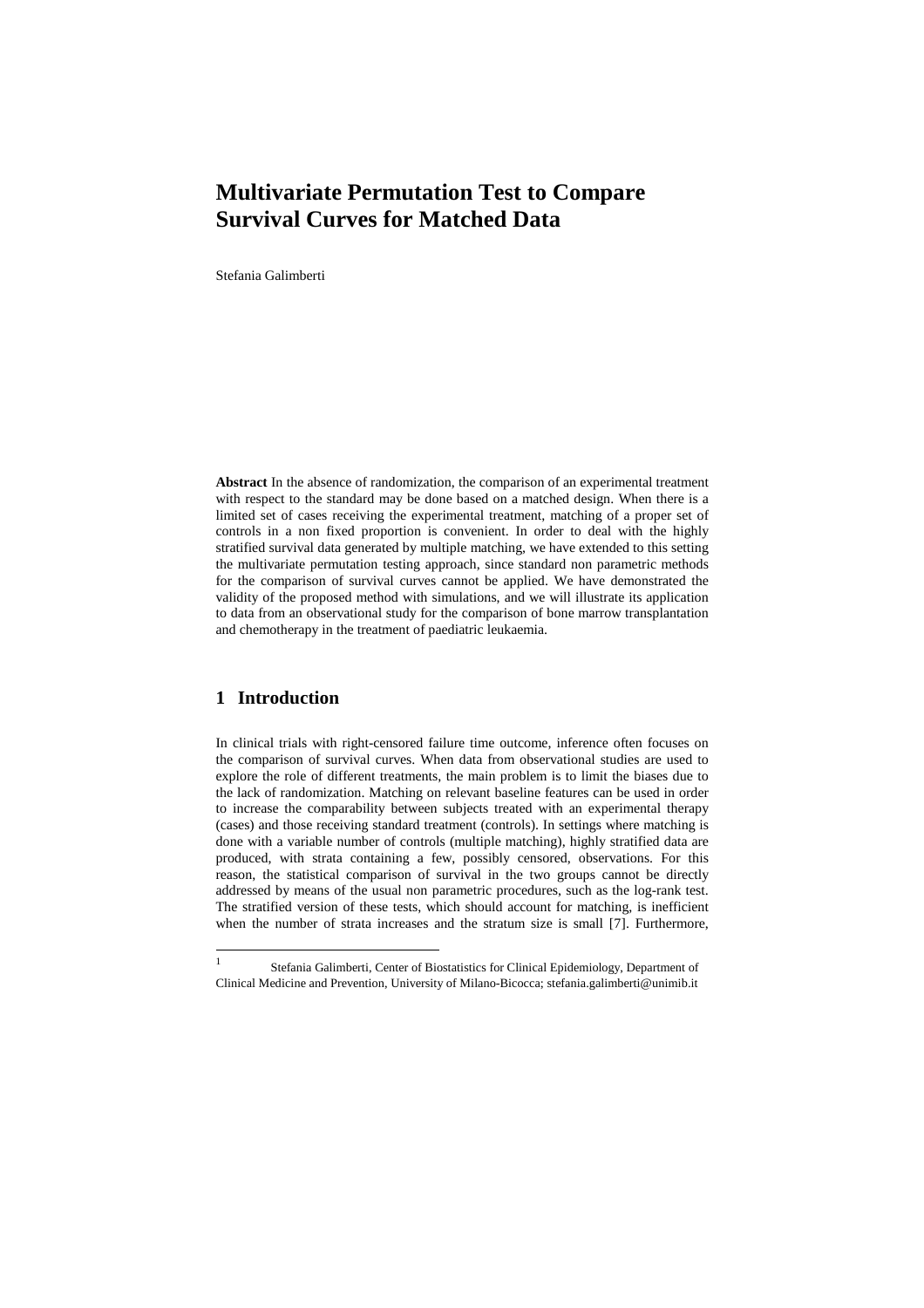these methods are less sensitive when proportional hazard is not satisfied and this might often be the case, especially in the clinical setting that motivated this work, i.e. the comparison of bone marrow transplantation and chemotherapy in the treatment of leukemia [1, 4].

The comparison of the survival curves for highly stratified data due to non-paired matching was addressed by Galimberti et al. [1], who proposed a weighted Kaplan-Meier estimator for the curve of controls and a non parametric permutation test on the survival difference at one pre-fixed time point. The aim of this work is to extend the comparison of survival at multiple time points, using the multivariate permutation approach originally introduced by Pesarin [5]. In the proposed procedure, differently from Pesarin and Salmaso [6], there is no need to resort to the missing data framework in order to deal with censoring.

### **2 Methods**

The multidimensional permutation approach introduced by Pesarin is here adapted to the context of survival analysis with matched data for comparing the marginal survival of cases  $(S_1)$  and controls  $(S_2)$ . A non parametric combination of a finite number of dependent permutation tests performed at different time points is proposed here.

The standard hypotheses on the survival distributions are rephrased into a certain number q of sub-hypotheses  $H_{0i}$ ,  $H_{1i}$ , (i=1,...,q):

$$
H_0: S_1(t) = S_2(t) \text{ becomes } H_0: \bigcap_{i=1}^{q} H_{0i} \text{ with } H_{0i}: S_1(t_i) = S_2(t_i)
$$
\n
$$
H_1: S_1(t) \neq S_2(t) \text{ becomes } H_1: \bigcup_{i=1}^{q} H_{1i} \text{ with } H_{1i}: S_1(t_i) \neq S_2(t_i)
$$

We considered two versions of the partial univariate test statistics  $T_i$ . They are based on the distance of the two survival curves or on their complementary log-log transformation [2] estimated at q different times points  $(t_1, ..., t_i, ..., t_q)$ :

$$
{}_sT_i^{\cdot} = \hat{S}_1(t_i) - \hat{S}_2^w(t_i)\\
$$
  

$$
{}_{\log s}T_i^{\cdot} = log\{-log[\hat{S}_1(t_i)]\} - log\{-log[\hat{S}_2^w(t_i)]\}
$$

where  $\hat{S}_1(.)$  is the usual Kaplan-Meier estimate of the survival distribution for cases, while  $\hat{S}_2^{\text{w}}$  (.) is a weighted version [1] for the matched controls.

If J is the number of cases (experimental group), then the control group size is of  $\sum_{j=1}^{\check\imath}$ *J*  $\sum_{j=1}^m m_j$ , where m<sup>j</sup> is the number of matched controls for case j. In this group, the

weighted Kaplan-Meier estimator is used, with stratum specific weights to account for the variable number of subjects in each stratum:

$$
\hat{S}_{2}^{w}(t) = \prod_{u:u \leq t} \left( 1 - \frac{\sum_{j=1}^{j} w_{j} d_{j}(u)}{\sum_{j=1}^{j} w_{j} r_{j}(u)} \right)
$$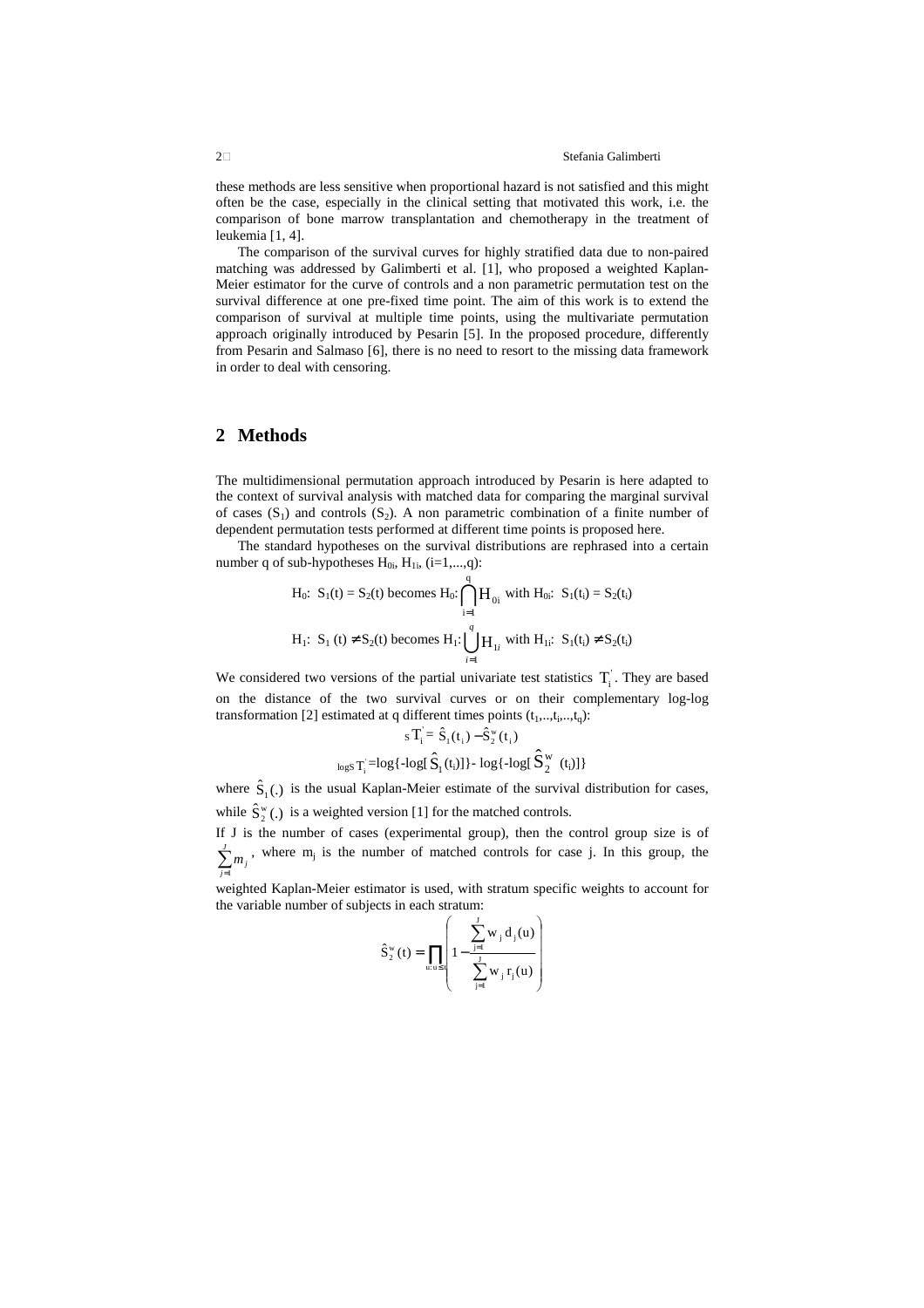Multivariate Permutation Test to Compare Survival Curves for Matched Data 3

where  $d_j(u)$  and  $r_j(u)$  are the number of events and the number of subjects at risk at time u in stratum j, respectively, while  $w_j = 1/m_j$  is the weight applied to the m<sub>j</sub> controls in stratum j.

The q partial tests are performed by considering the permutation distribution of the estimated distances  ${}_S T_i$  and  ${}_{logS} T_i$ . (i=1,...,q). These distributions are approximated following a strategy that considers B random samples from the population of all possible permutations. Each permutation sample is obtained by assigning, within each observed stratum of  $(m<sub>i</sub>+1)$  subjects, one subject to the experimental treatment and the remaining m<sub>j</sub> to the standard treatment.

Once the q p-values  $\hat{\lambda}_i$  are obtained for each first order test, they are combined in a unidimensional second-order test statistic  $T^{\dagger}$ , in order to summarize the whole information obtained in the partial tests. Two alternatives are considered:

> $=-2\sum_{i=1}^{q} \log(\hat{\lambda})$  $T_F = -2 \sum_{i=1}^{q} \log(\hat{\lambda}_i)$  Fisher transform

 $T_{\text{T}}^{\text{''}} = \max_{1 \leq i \leq q} (1 - \hat{\lambda}_i)$  $\sum_{1 \leq i \leq q}$   $(1 - \lambda)$ Tippett transform

Different ways of defining the time points  $(t_1, \ldots, t_i, \ldots, t_q)$  involved in the comparison of the two survival functions are explored: i) fixed time points, ii) time points identified by percentiles of the overall event distribution and iii) all the observed event times included between the  $10<sup>th</sup>$  and the  $90<sup>th</sup>$  percentiles of the overall event distribution.

### **3 Simulations protocol and results**

The performance of these tests are evaluated through simulations. The size and the power are calculated for different alternatives under proportional hazards and for three different scenarios of non-proportionality (e.g. survival curves showing both an early and a late difference or crossing each other). The behavior of the proposed tests is also explored in the presence of different number of strata  $(k=30, 50, 100)$  and of different degree of strata heterogeneity (no or low strata effect). Censoring was uniform over 3-6 in order to have approximately 28-38 percent of censoring, on average.

For all the configurations studied, the results are based on 1000 samples and each of them uses B=2000 Monte Carlo permutations in order to define the empirical permutation distributions. Definitions of the q time points involved in the comparison are as follows: i) 8 or 4 fixed equi-spaced times from 0.5-1 to 4, ii) 9 time points identified by the  $10^{th}$ ,  $20^{th}$ ,...,  $90^{th}$  percentiles of the overall event distribution, and iii) all the observed failure times between the  $10<sup>th</sup>$  and the  $90<sup>th</sup>$  percentiles of the overall event distribution.

For comparative purposes, the ordinary stratified log-rank test, the modified logrank test for highly stratified data of Schoenfeld and Tsiatis [7] and the Cox model with a sandwich robust standard error for the treatment effect [3], were applied to the simulated data.

The extended simulation study shows good performances of the proposed test in terms of alpha coverage. Under the alternative, as expected, power increases with increasing number of strata under every scenario and the test has a good behavior also in the situation of crossing hazards. No major gain in power is achieved by increasing